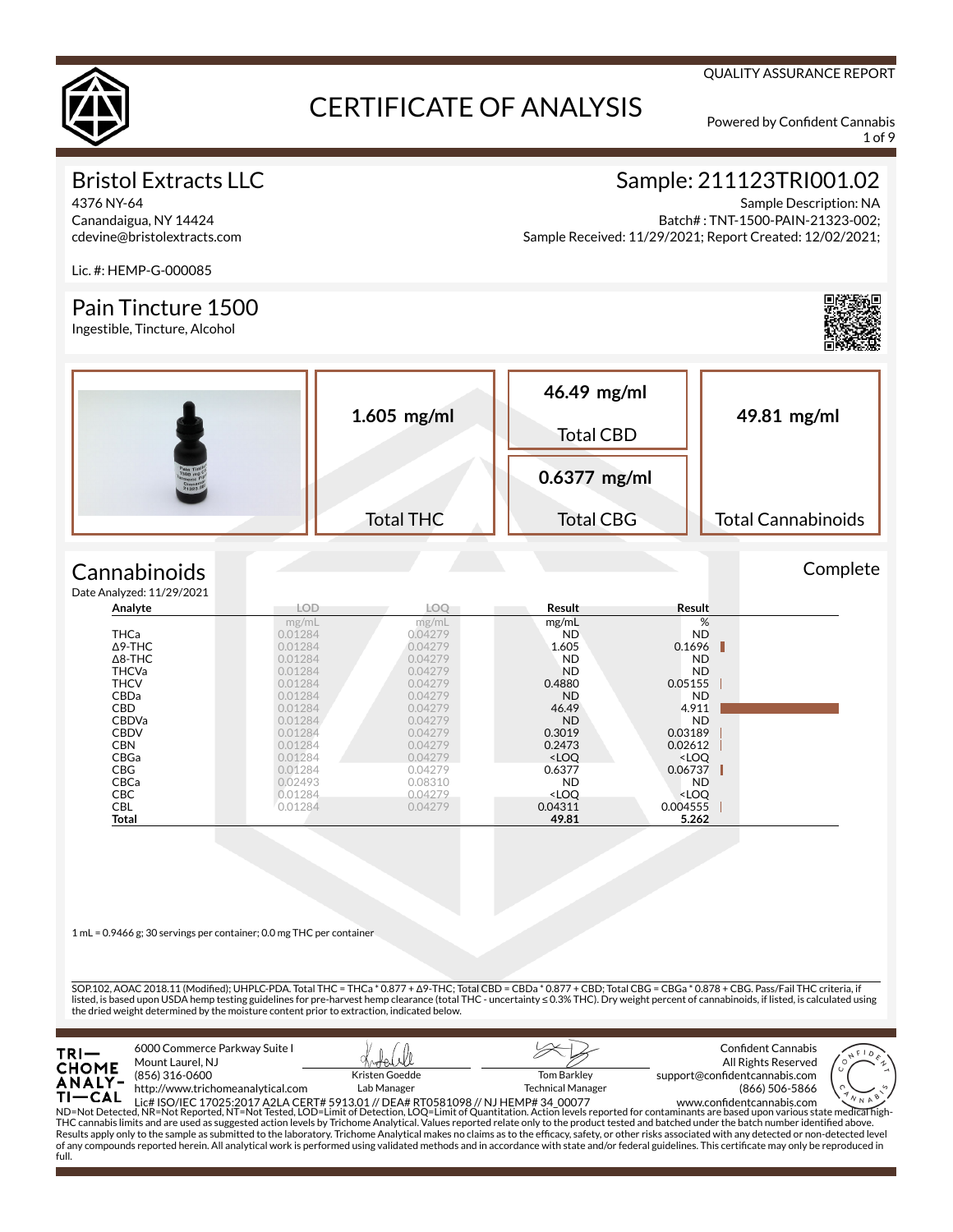

2 of 9

QUALITY ASSURANCE REPORT

## Bristol Extracts LLC

4376 NY-64 Canandaigua, NY 14424 cdevine@bristolextracts.com

## Sample: 211123TRI001.02

Sample Description: NA Batch# : TNT-1500-PAIN-21323-002; Sample Received: 11/29/2021; Report Created: 12/02/2021;

Lic. #: HEMP-G-000085

## Pain Tincture 1500

Ingestible, Tincture, Alcohol

### Microbials

Date Analyzed: 12/02/2021

| Analytes                                      | Limit                                                                                                                                                                                                                                                                                                                                                                                                                           | <b>Result</b>                 | <b>Status</b>             |
|-----------------------------------------------|---------------------------------------------------------------------------------------------------------------------------------------------------------------------------------------------------------------------------------------------------------------------------------------------------------------------------------------------------------------------------------------------------------------------------------|-------------------------------|---------------------------|
|                                               | CFU/g                                                                                                                                                                                                                                                                                                                                                                                                                           | CFU/g                         |                           |
| Aspergillus                                   | 1                                                                                                                                                                                                                                                                                                                                                                                                                               | ND                            | Pass                      |
| E. Coli                                       | $\mathbf{1}$                                                                                                                                                                                                                                                                                                                                                                                                                    | <b>ND</b>                     | Pass                      |
| Salmonella                                    | $\mathbf{1}$                                                                                                                                                                                                                                                                                                                                                                                                                    | <b>ND</b>                     | Pass                      |
| Yeast & Mold                                  | 10000                                                                                                                                                                                                                                                                                                                                                                                                                           | <b>ND</b>                     | Pass                      |
|                                               |                                                                                                                                                                                                                                                                                                                                                                                                                                 |                               |                           |
|                                               |                                                                                                                                                                                                                                                                                                                                                                                                                                 |                               |                           |
|                                               |                                                                                                                                                                                                                                                                                                                                                                                                                                 |                               |                           |
|                                               |                                                                                                                                                                                                                                                                                                                                                                                                                                 |                               |                           |
|                                               |                                                                                                                                                                                                                                                                                                                                                                                                                                 |                               |                           |
|                                               |                                                                                                                                                                                                                                                                                                                                                                                                                                 |                               |                           |
|                                               |                                                                                                                                                                                                                                                                                                                                                                                                                                 |                               |                           |
|                                               |                                                                                                                                                                                                                                                                                                                                                                                                                                 |                               |                           |
|                                               |                                                                                                                                                                                                                                                                                                                                                                                                                                 |                               |                           |
|                                               |                                                                                                                                                                                                                                                                                                                                                                                                                                 |                               |                           |
| SOP.602; qPCR.                                |                                                                                                                                                                                                                                                                                                                                                                                                                                 |                               |                           |
| 6000 Commerce Parkway Suite I                 |                                                                                                                                                                                                                                                                                                                                                                                                                                 |                               | <b>Confident Cannabis</b> |
| TRI-<br>CHOME<br>ANALY-<br>Mount Laurel, NJ   |                                                                                                                                                                                                                                                                                                                                                                                                                                 |                               | All Rights Reserved       |
| (856) 316-0600                                | Kristen Goedde<br><b>Tom Barkley</b>                                                                                                                                                                                                                                                                                                                                                                                            | support@confidentcannabis.com |                           |
| http://www.trichomeanalytical.com<br>$TI-CAL$ | Lab Manager<br><b>Technical Manager</b>                                                                                                                                                                                                                                                                                                                                                                                         |                               | (866) 506-5866            |
|                                               |                                                                                                                                                                                                                                                                                                                                                                                                                                 |                               |                           |
|                                               | 11 CAL Lic# ISO/IEC 17025:2017 A2LA CERT# 5913.01 // DEA# RT0581098 // NJ HEMP# 34 00077<br>ND=Not Detected, NR=Not Reported, NT=Not Tested, LOD=Limit of Detection, LOQ=Limit of Quantitation. Action levels reported for contam<br>THC cannabis limits and are used as suggested action levels by Trichome Analytical. Values reported relate only to the product tested and batched under the batch number identified above. |                               |                           |



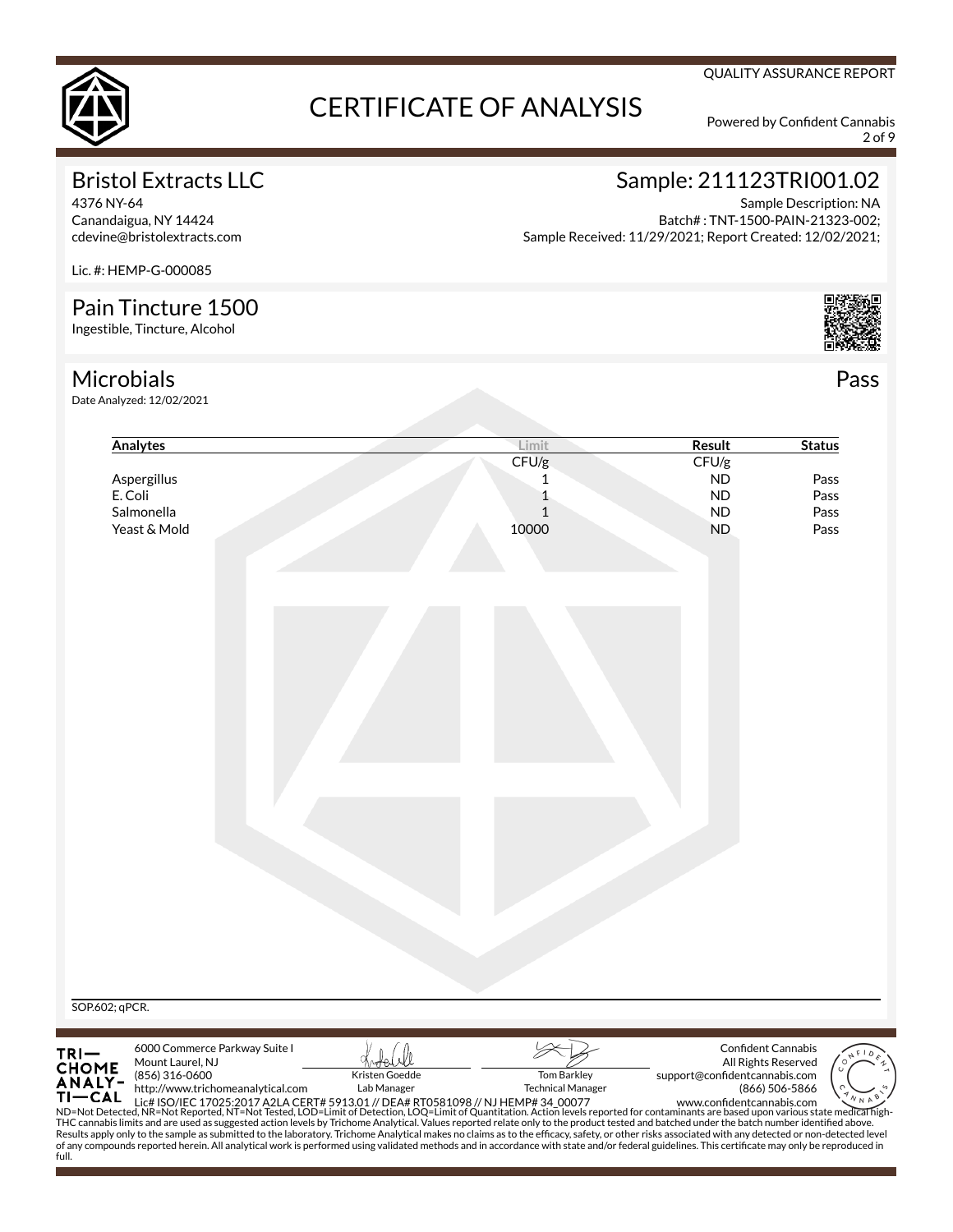

3 of 9

QUALITY ASSURANCE REPORT

## Bristol Extracts LLC

4376 NY-64 Canandaigua, NY 14424 cdevine@bristolextracts.com

#### Sample: 211123TRI001.02 Sample Description: NA

Batch# : TNT-1500-PAIN-21323-002; Sample Received: 11/29/2021; Report Created: 12/02/2021;

Lic. #: HEMP-G-000085

## Pain Tincture 1500

Ingestible, Tincture, Alcohol

## Mycotoxins

Date Analyzed: 11/30/2021



|                                     | Analytes                                                                                                                                                                                                                                                                                               | <b>LOD</b>                                                       | LOQ                                                        | Limit                                   | Result                                                                                  | <b>Status</b>                                                                                                                                                                                                                                                                                                                                                                                                                                                                                              |
|-------------------------------------|--------------------------------------------------------------------------------------------------------------------------------------------------------------------------------------------------------------------------------------------------------------------------------------------------------|------------------------------------------------------------------|------------------------------------------------------------|-----------------------------------------|-----------------------------------------------------------------------------------------|------------------------------------------------------------------------------------------------------------------------------------------------------------------------------------------------------------------------------------------------------------------------------------------------------------------------------------------------------------------------------------------------------------------------------------------------------------------------------------------------------------|
|                                     | Aflatoxin B1<br>Aflatoxin B2<br>Aflatoxin G1<br>Aflatoxin G2<br><b>Total Aflatoxins</b><br>Ochratoxin A                                                                                                                                                                                                | $\mu$ g/g<br>0.00143<br>0.00143<br>0.00143<br>0.00143<br>0.00573 | µg/g<br>0.00477<br>0.00477<br>0.00477<br>0.00477<br>0.0191 | $\mu$ g/g<br>0.0200<br>0.0200           | $\mu$ g/g<br><b>ND</b><br><b>ND</b><br><b>ND</b><br><b>ND</b><br><b>ND</b><br><b>ND</b> | Tested<br><b>Tested</b><br><b>Tested</b><br>Tested<br>Pass<br>Pass                                                                                                                                                                                                                                                                                                                                                                                                                                         |
|                                     |                                                                                                                                                                                                                                                                                                        |                                                                  |                                                            |                                         |                                                                                         |                                                                                                                                                                                                                                                                                                                                                                                                                                                                                                            |
|                                     |                                                                                                                                                                                                                                                                                                        |                                                                  |                                                            |                                         |                                                                                         |                                                                                                                                                                                                                                                                                                                                                                                                                                                                                                            |
|                                     |                                                                                                                                                                                                                                                                                                        |                                                                  |                                                            |                                         |                                                                                         |                                                                                                                                                                                                                                                                                                                                                                                                                                                                                                            |
|                                     |                                                                                                                                                                                                                                                                                                        |                                                                  |                                                            |                                         |                                                                                         |                                                                                                                                                                                                                                                                                                                                                                                                                                                                                                            |
|                                     |                                                                                                                                                                                                                                                                                                        |                                                                  |                                                            |                                         |                                                                                         |                                                                                                                                                                                                                                                                                                                                                                                                                                                                                                            |
| SOP.402; LC-MS/MS.                  |                                                                                                                                                                                                                                                                                                        |                                                                  |                                                            |                                         |                                                                                         |                                                                                                                                                                                                                                                                                                                                                                                                                                                                                                            |
| TRI—<br>CHOME<br>ANALY-<br>$TI-CAL$ | 6000 Commerce Parkway Suite I<br>Mount Laurel, NJ<br>(856) 316-0600<br>http://www.trichomeanalytical.com<br>THC cannabis limits and are used as suggested action levels by Trichome Analytical. Values reported relate only to the product tested and batched under the batch number identified above. | Kristen Goedde<br>Lab Manager                                    |                                                            | Tom Barkley<br><b>Technical Manager</b> | support@confidentcannabis.com                                                           | <b>Confident Cannabis</b><br>All Rights Reserved<br>(866) 506-5866<br>11 CAL Lic# ISO/IEC 17025:2017 A2LA CERT# 5913.01 // DEA# RT0581098 // NJ HEMP# 34_00077 www.confidentcannabis.com www.confidentcannabis.com ND=Not Detected, NR=Not Reported, NT=Not Tested, LOD=Limit of Detection, LOQ=Limi<br>Results apply only to the sample as submitted to the laboratory. Trichome Analytical makes no claims as to the efficacy, safety, or other risks associated with any detected or non-detected level |
| full.                               |                                                                                                                                                                                                                                                                                                        |                                                                  |                                                            |                                         |                                                                                         | of any compounds reported herein. All analytical work is performed using validated methods and in accordance with state and/or federal guidelines. This certificate may only be reproduced in                                                                                                                                                                                                                                                                                                              |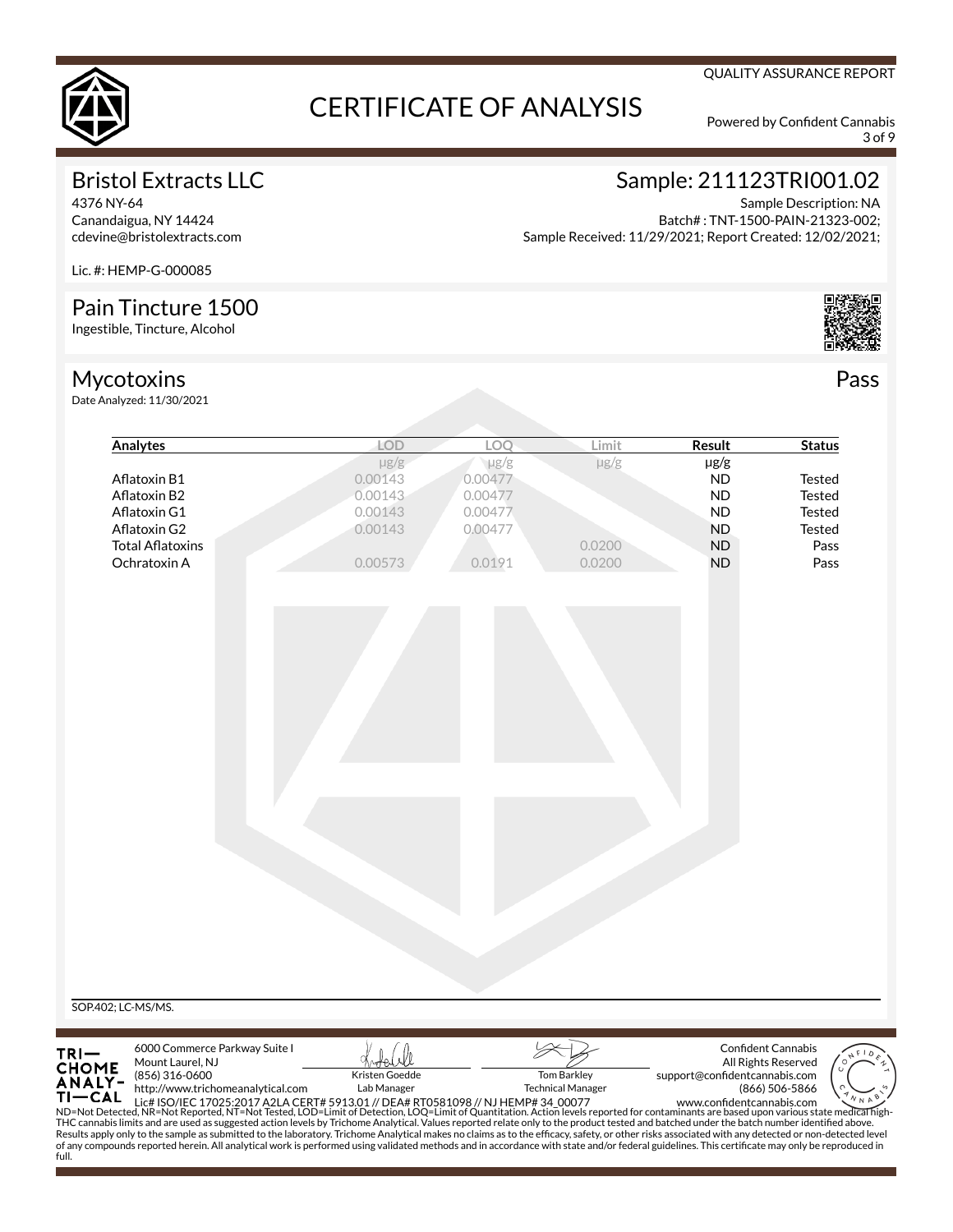

4 of 9

QUALITY ASSURANCE REPORT

## Bristol Extracts LLC

4376 NY-64 Canandaigua, NY 14424 cdevine@bristolextracts.com Sample: 211123TRI001.02

Sample Description: NA Batch# : TNT-1500-PAIN-21323-002; Sample Received: 11/29/2021; Report Created: 12/02/2021;

Lic. #: HEMP-G-000085

## Pain Tincture 1500

Ingestible, Tincture, Alcohol

### Heavy Metals

Date Analyzed: 11/29/2021



|                                                           | Analytes                                                                                                                                                                                                                                                                                                                                                                                                                                                                                                                                                                                                                           |             | LOD            | LOO                      | Limit<br>Result                                    | <b>Status</b>                 |               |
|-----------------------------------------------------------|------------------------------------------------------------------------------------------------------------------------------------------------------------------------------------------------------------------------------------------------------------------------------------------------------------------------------------------------------------------------------------------------------------------------------------------------------------------------------------------------------------------------------------------------------------------------------------------------------------------------------------|-------------|----------------|--------------------------|----------------------------------------------------|-------------------------------|---------------|
|                                                           |                                                                                                                                                                                                                                                                                                                                                                                                                                                                                                                                                                                                                                    |             | $\mu$ g/g      | $\mu$ g/g                | $\mu$ g/g                                          | $\mu$ g/g                     |               |
|                                                           | Antimony                                                                                                                                                                                                                                                                                                                                                                                                                                                                                                                                                                                                                           | 0.00805     |                | 0.0241                   |                                                    | <b>ND</b>                     | <b>Tested</b> |
|                                                           | Arsenic                                                                                                                                                                                                                                                                                                                                                                                                                                                                                                                                                                                                                            | 0.00651     |                | 0.0482                   | 0.200                                              | <b>ND</b>                     | Pass          |
|                                                           | Cadmium                                                                                                                                                                                                                                                                                                                                                                                                                                                                                                                                                                                                                            | 0.000512    |                | 0.0241                   | 0.200                                              | <b>ND</b>                     | Pass          |
|                                                           | Chromium                                                                                                                                                                                                                                                                                                                                                                                                                                                                                                                                                                                                                           | 0.0259      |                | 0.0722                   | 0.600                                              | <b>ND</b>                     | Pass          |
|                                                           | Copper                                                                                                                                                                                                                                                                                                                                                                                                                                                                                                                                                                                                                             |             | 0.103          | 0.489                    |                                                    | <b>ND</b>                     | <b>Tested</b> |
| Iron                                                      |                                                                                                                                                                                                                                                                                                                                                                                                                                                                                                                                                                                                                                    |             | 0.516          | 2.41                     | <loq< td=""><td></td><td><b>Tested</b></td></loq<> |                               | <b>Tested</b> |
| Lead                                                      |                                                                                                                                                                                                                                                                                                                                                                                                                                                                                                                                                                                                                                    | 0.00609     |                | 0.0241                   | 0.500                                              | <b>ND</b>                     | Pass          |
|                                                           | Manganese                                                                                                                                                                                                                                                                                                                                                                                                                                                                                                                                                                                                                          | 0.0155      |                | 0.489                    |                                                    | <b>ND</b>                     | Tested        |
|                                                           | Mercury                                                                                                                                                                                                                                                                                                                                                                                                                                                                                                                                                                                                                            | 0.00276     |                | 0.00722                  | 0.100                                              | <b>ND</b>                     | Pass          |
| Nickel                                                    |                                                                                                                                                                                                                                                                                                                                                                                                                                                                                                                                                                                                                                    | 0.0266      |                | 0.0722                   |                                                    | <b>ND</b>                     | Tested        |
|                                                           | Selenium                                                                                                                                                                                                                                                                                                                                                                                                                                                                                                                                                                                                                           | 0.0126      |                | 0.0963                   |                                                    | <b>ND</b>                     | Tested        |
| Zinc                                                      |                                                                                                                                                                                                                                                                                                                                                                                                                                                                                                                                                                                                                                    | 0.0679      |                | 0.489                    | 0.648                                              |                               | Tested        |
|                                                           |                                                                                                                                                                                                                                                                                                                                                                                                                                                                                                                                                                                                                                    |             |                |                          |                                                    |                               |               |
|                                                           |                                                                                                                                                                                                                                                                                                                                                                                                                                                                                                                                                                                                                                    |             |                |                          |                                                    |                               |               |
|                                                           |                                                                                                                                                                                                                                                                                                                                                                                                                                                                                                                                                                                                                                    |             |                |                          |                                                    |                               |               |
|                                                           |                                                                                                                                                                                                                                                                                                                                                                                                                                                                                                                                                                                                                                    |             |                |                          |                                                    |                               |               |
|                                                           |                                                                                                                                                                                                                                                                                                                                                                                                                                                                                                                                                                                                                                    |             |                |                          |                                                    |                               |               |
|                                                           |                                                                                                                                                                                                                                                                                                                                                                                                                                                                                                                                                                                                                                    |             |                |                          |                                                    |                               |               |
|                                                           |                                                                                                                                                                                                                                                                                                                                                                                                                                                                                                                                                                                                                                    |             |                |                          |                                                    |                               |               |
|                                                           |                                                                                                                                                                                                                                                                                                                                                                                                                                                                                                                                                                                                                                    |             |                |                          |                                                    |                               |               |
|                                                           |                                                                                                                                                                                                                                                                                                                                                                                                                                                                                                                                                                                                                                    |             |                |                          |                                                    |                               |               |
|                                                           |                                                                                                                                                                                                                                                                                                                                                                                                                                                                                                                                                                                                                                    |             |                |                          |                                                    |                               |               |
|                                                           |                                                                                                                                                                                                                                                                                                                                                                                                                                                                                                                                                                                                                                    |             |                |                          |                                                    |                               |               |
|                                                           |                                                                                                                                                                                                                                                                                                                                                                                                                                                                                                                                                                                                                                    |             |                |                          |                                                    |                               |               |
|                                                           |                                                                                                                                                                                                                                                                                                                                                                                                                                                                                                                                                                                                                                    |             |                |                          |                                                    |                               |               |
|                                                           |                                                                                                                                                                                                                                                                                                                                                                                                                                                                                                                                                                                                                                    |             |                |                          |                                                    |                               |               |
|                                                           |                                                                                                                                                                                                                                                                                                                                                                                                                                                                                                                                                                                                                                    |             |                |                          |                                                    |                               |               |
|                                                           |                                                                                                                                                                                                                                                                                                                                                                                                                                                                                                                                                                                                                                    |             |                |                          |                                                    |                               |               |
|                                                           |                                                                                                                                                                                                                                                                                                                                                                                                                                                                                                                                                                                                                                    |             |                |                          |                                                    |                               |               |
|                                                           |                                                                                                                                                                                                                                                                                                                                                                                                                                                                                                                                                                                                                                    |             |                |                          |                                                    |                               |               |
|                                                           |                                                                                                                                                                                                                                                                                                                                                                                                                                                                                                                                                                                                                                    |             |                |                          |                                                    |                               |               |
|                                                           |                                                                                                                                                                                                                                                                                                                                                                                                                                                                                                                                                                                                                                    |             |                |                          |                                                    |                               |               |
|                                                           |                                                                                                                                                                                                                                                                                                                                                                                                                                                                                                                                                                                                                                    |             |                |                          |                                                    |                               |               |
|                                                           |                                                                                                                                                                                                                                                                                                                                                                                                                                                                                                                                                                                                                                    |             |                |                          |                                                    |                               |               |
|                                                           |                                                                                                                                                                                                                                                                                                                                                                                                                                                                                                                                                                                                                                    |             |                |                          |                                                    |                               |               |
|                                                           | 6000 Commerce Parkway Suite I                                                                                                                                                                                                                                                                                                                                                                                                                                                                                                                                                                                                      |             |                |                          |                                                    | <b>Confident Cannabis</b>     |               |
|                                                           | Mount Laurel, NJ                                                                                                                                                                                                                                                                                                                                                                                                                                                                                                                                                                                                                   |             |                |                          |                                                    | All Rights Reserved           |               |
|                                                           | (856) 316-0600                                                                                                                                                                                                                                                                                                                                                                                                                                                                                                                                                                                                                     |             | Kristen Goedde | <b>Tom Barkley</b>       |                                                    | support@confidentcannabis.com |               |
|                                                           | http://www.trichomeanalytical.com                                                                                                                                                                                                                                                                                                                                                                                                                                                                                                                                                                                                  | Lab Manager |                | <b>Technical Manager</b> |                                                    | (866) 506-5866                |               |
|                                                           |                                                                                                                                                                                                                                                                                                                                                                                                                                                                                                                                                                                                                                    |             |                |                          |                                                    |                               |               |
| SOP 502; ICPMS.<br>$TRI -$<br>CHOME<br>ANALY-<br>$TI-CAL$ | 11 CAL Lic# ISO/IEC 17025:2017 A2LA CERT# 5913.01 // DEA# RT0581098 // NJ HEMP# 34 00077 www.confidentcannabis.com www.confidentcannabis.com ND=Not Detected, NR=Not Reported, NT=Not Tested, LOD=Limit of Detection, LOQ=Limi<br>THC cannabis limits and are used as suggested action levels by Trichome Analytical. Values reported relate only to the product tested and batched under the batch number identified above.<br>Results apply only to the sample as submitted to the laboratory. Trichome Analytical makes no claims as to the efficacy, safety, or other risks associated with any detected or non-detected level |             |                |                          |                                                    |                               |               |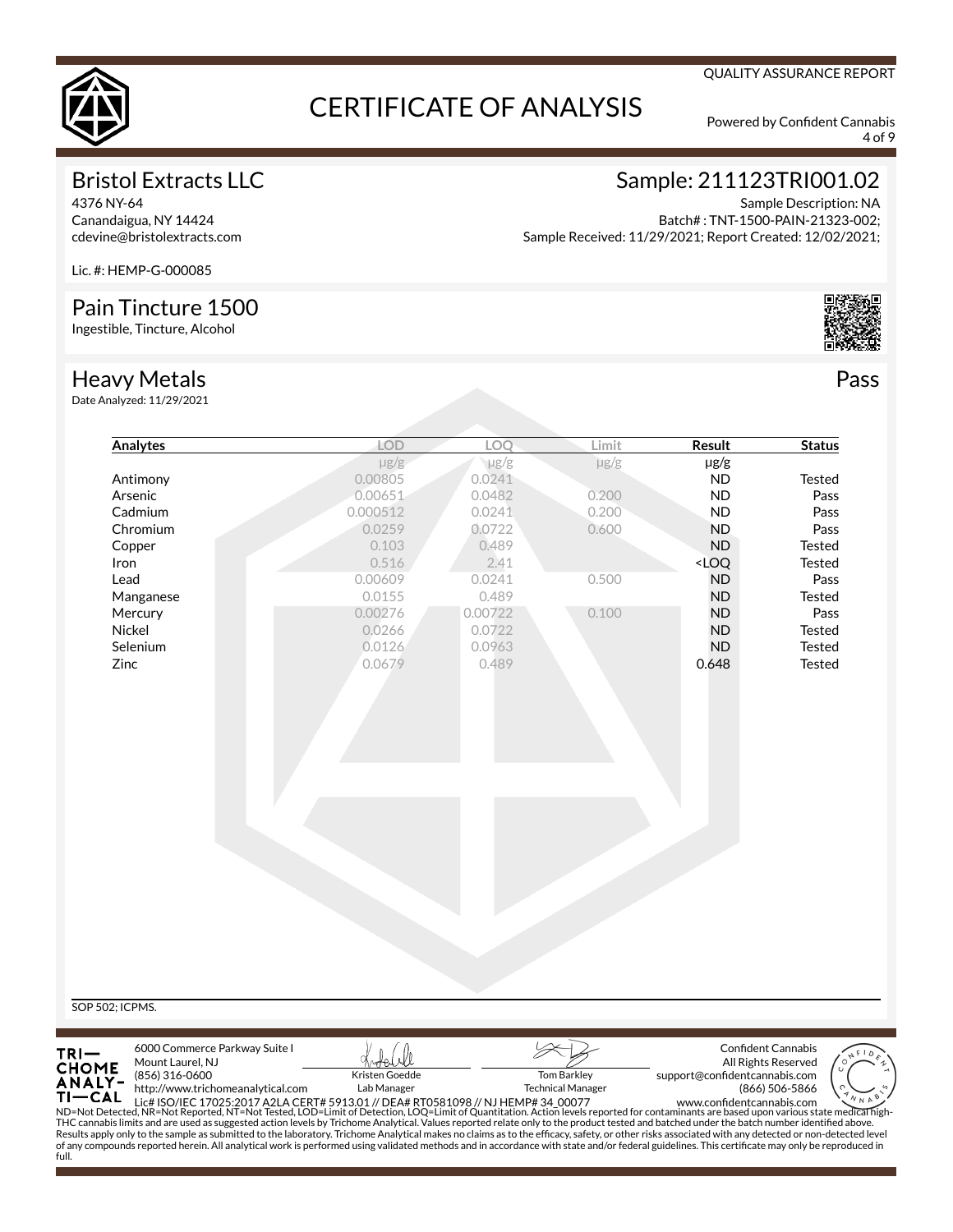

5 of 9

### Bristol Extracts LLC

4376 NY-64 Canandaigua, NY 14424 cdevine@bristolextracts.com Sample: 211123TRI001.02

Sample Description: NA Batch# : TNT-1500-PAIN-21323-002; Sample Received: 11/29/2021; Report Created: 12/02/2021;

Lic. #: HEMP-G-000085

### Pain Tincture 1500

Ingestible, Tincture, Alcohol

#### Pesticides

Date Analyzed: 11/30/2021

| Analytes             | <b>LOD</b> | LOQ       | Limit     | <b>Result</b> | <b>Status</b> |
|----------------------|------------|-----------|-----------|---------------|---------------|
|                      | $\mu$ g/g  | $\mu$ g/g | $\mu$ g/g | µg/g          |               |
| Abamectin            | 0.0179     | 0.0597    | 0.500     | <b>ND</b>     | Pass          |
| Acephate             | 0.0179     | 0.0597    | 0.400     | <b>ND</b>     | Pass          |
| Acequinocyl          | 0.0179     | 0.0597    | 2.00      | <b>ND</b>     | Pass          |
| Acetamiprid          | 0.0179     | 0.0597    | 0.200     | <b>ND</b>     | Pass          |
| Aldicarb             | 0.0179     | 0.0597    | 0.0179    | <b>ND</b>     | Pass          |
| Azoxystrobin         | 0.0179     | 0.0597    | 0.200     | <b>ND</b>     | Pass          |
| <b>Bifenazate</b>    | 0.0179     | 0.0597    | 0.200     | <b>ND</b>     | Pass          |
| <b>Bifenthrin</b>    | 0.0179     | 0.0597    | 0.200     | <b>ND</b>     | Pass          |
| <b>Boscalid</b>      | 0.0179     | 0.0597    | 0.400     | <b>ND</b>     | Pass          |
| Captan               | 0.143      | 0.477     | 0.700     | <b>ND</b>     | Pass          |
| Carbaryl             | 0.0179     | 0.0597    | 0.200     | <b>ND</b>     | Pass          |
| Carbofuran           | 0.0179     | 0.0597    | 0.0179    | <b>ND</b>     | Pass          |
| Chlorantraniliprole  | 0.0179     | 0.0597    | 0.200     | <b>ND</b>     | Pass          |
| Chlordane            | 0.0179     | 0.0597    | 0.0179    | <b>ND</b>     | Pass          |
| Chlorfenapyr         | 0.0179     | 0.0597    | 0.0179    | <b>ND</b>     | Pass          |
| Chlormequat chloride | 0.0179     | 0.0597    |           | <b>ND</b>     | <b>Tested</b> |
| Chlorpyrifos         | 0.0179     | 0.0597    | 0.0179    | <b>ND</b>     | Pass          |
| Clofentezine         | 0.0179     | 0.0597    | 0.200     | <b>ND</b>     | Pass          |
| Coumaphos            | 0.0179     | 0.0597    | 0.0179    | <b>ND</b>     | Pass          |
| Cyfluthrin           | 0.0716     | 0.239     | 1.00      | <b>ND</b>     | Pass          |
| Cypermethrin         | 0.0358     | 0.119     | 1.00      | <b>ND</b>     | Pass          |
| Daminozide           | 0.0179     | 0.0597    | 0.0179    | <b>ND</b>     | Pass          |
| Diazinon             | 0.0179     | 0.0597    | 0.200     | <b>ND</b>     | Pass          |
| <b>Dichlorvos</b>    | 0.0179     | 0.0597    | 0.0179    | <b>ND</b>     | Pass          |
| Dimethoate           | 0.0179     | 0.0597    | 0.0179    | <b>ND</b>     | Pass          |
|                      |            |           |           |               |               |

#### SOP.302, SOP.402; LC-MS/MS & GC-MS.

full.









QUALITY ASSURANCE REPORT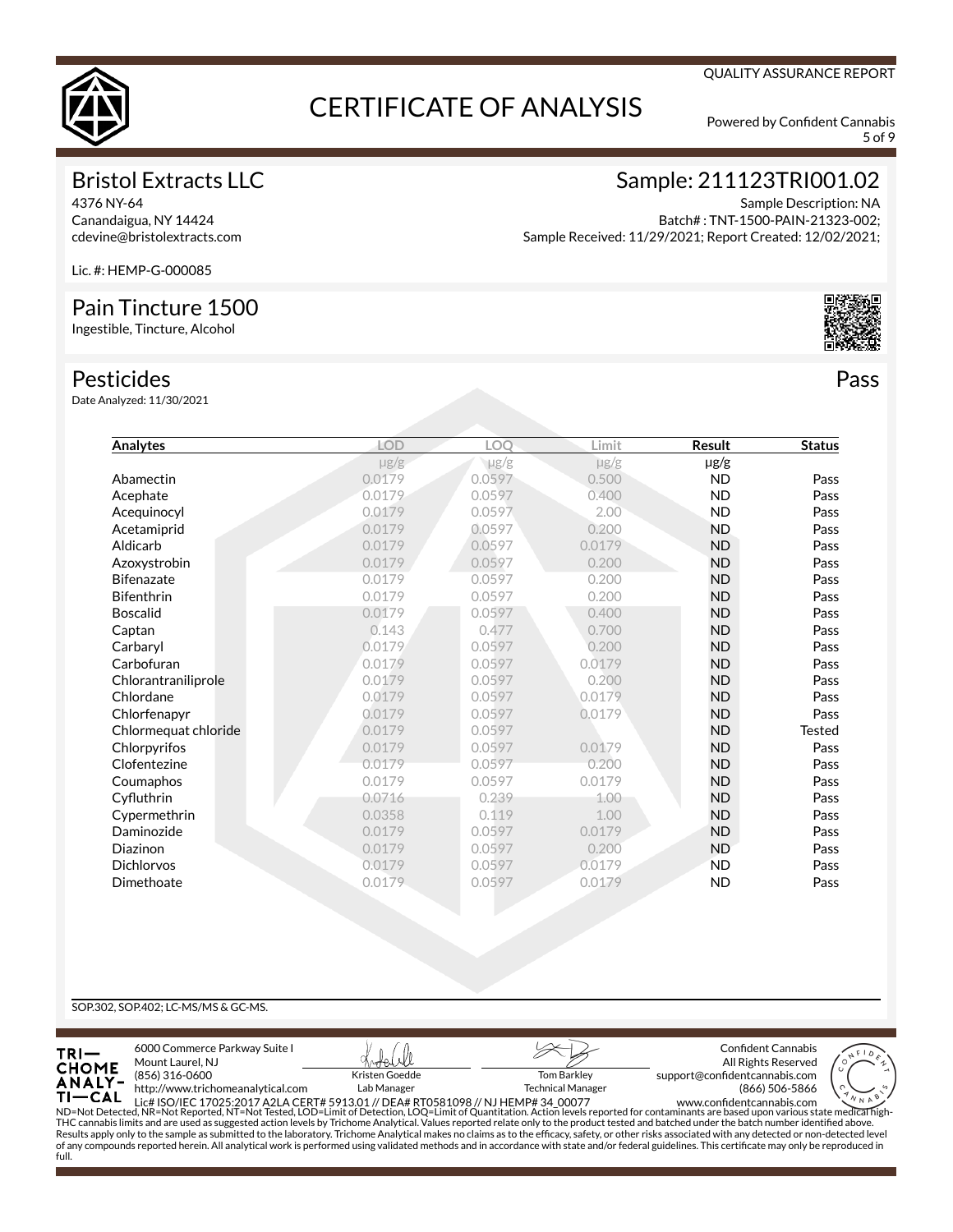

6 of 9

QUALITY ASSURANCE REPORT

### Bristol Extracts LLC

4376 NY-64 Canandaigua, NY 14424 cdevine@bristolextracts.com Sample: 211123TRI001.02

Sample Description: NA Batch# : TNT-1500-PAIN-21323-002; Sample Received: 11/29/2021; Report Created: 12/02/2021;

Lic. #: HEMP-G-000085

### Pain Tincture 1500

Ingestible, Tincture, Alcohol

#### Pesticides

Date Analyzed: 11/30/2021

| Analytes         | <b>LOD</b> | LOO       | Limit     | Result    | <b>Status</b> |
|------------------|------------|-----------|-----------|-----------|---------------|
|                  | $\mu$ g/g  | $\mu$ g/g | $\mu$ g/g | $\mu$ g/g |               |
| Dimethomorph     | 0.0179     | 0.0597    | 2.00      | <b>ND</b> | Pass          |
| Ethoprophos      | 0.0179     | 0.0597    | 0.0179    | <b>ND</b> | Pass          |
| Etofenprox       | 0.0179     | 0.0597    | 0.0179    | <b>ND</b> | Pass          |
| Etoxazole        | 0.0179     | 0.0597    | 0.200     | <b>ND</b> | Pass          |
| Fenhexamid       | 0.0179     | 0.0597    | 0.100     | <b>ND</b> | Pass          |
| Fenoxycarb       | 0.0179     | 0.0597    | 0.0179    | <b>ND</b> | Pass          |
| Fenpyroximate    | 0.0179     | 0.0597    | 0.400     | <b>ND</b> | Pass          |
| Fipronil         | 0.0179     | 0.0597    | 0.0179    | <b>ND</b> | Pass          |
| Flonicamid       | 0.0179     | 0.0597    | 1.00      | <b>ND</b> | Pass          |
| Fludioxonil      | 0.0179     | 0.0597    | 0.400     | <b>ND</b> | Pass          |
| Hexythiazox      | 0.0179     | 0.0597    | 1.00      | <b>ND</b> | Pass          |
| Imazalil         | 0.0179     | 0.0597    | 0.0179    | <b>ND</b> | Pass          |
| Imidacloprid     | 0.0179     | 0.0597    | 0.400     | <b>ND</b> | Pass          |
| Kresoxim Methyl  | 0.0179     | 0.0597    | 0.400     | <b>ND</b> | Pass          |
| Malathion        | 0.0179     | 0.0597    | 0.200     | <b>ND</b> | Pass          |
| Metalaxyl        | 0.0179     | 0.0597    | 0.200     | <b>ND</b> | Pass          |
| Methiocarb       | 0.0179     | 0.0597    | 0.0179    | <b>ND</b> | Pass          |
| Methomyl         | 0.0179     | 0.0597    | 0.400     | <b>ND</b> | Pass          |
| Mevinphos        | 0.0179     | 0.0597    | 0.0179    | <b>ND</b> | Pass          |
| <b>MGK-264</b>   | 0.0358     | 0.119     | 0.200     | <b>ND</b> | Pass          |
| Myclobutanil     | 0.0179     | 0.0597    | 0.200     | <b>ND</b> | Pass          |
| Naled            | 0.0179     | 0.0597    | 0.500     | <b>ND</b> | Pass          |
| Oxamyl           | 0.0179     | 0.0597    | 1.00      | <b>ND</b> | Pass          |
| Paclobutrazol    | 0.0179     | 0.0597    | 0.0179    | <b>ND</b> | Pass          |
| Parathion Methyl | 0.0179     | 0.0597    | 0.0179    | <b>ND</b> | Pass          |
|                  |            |           |           |           |               |

#### SOP.302, SOP.402; LC-MS/MS & GC-MS.

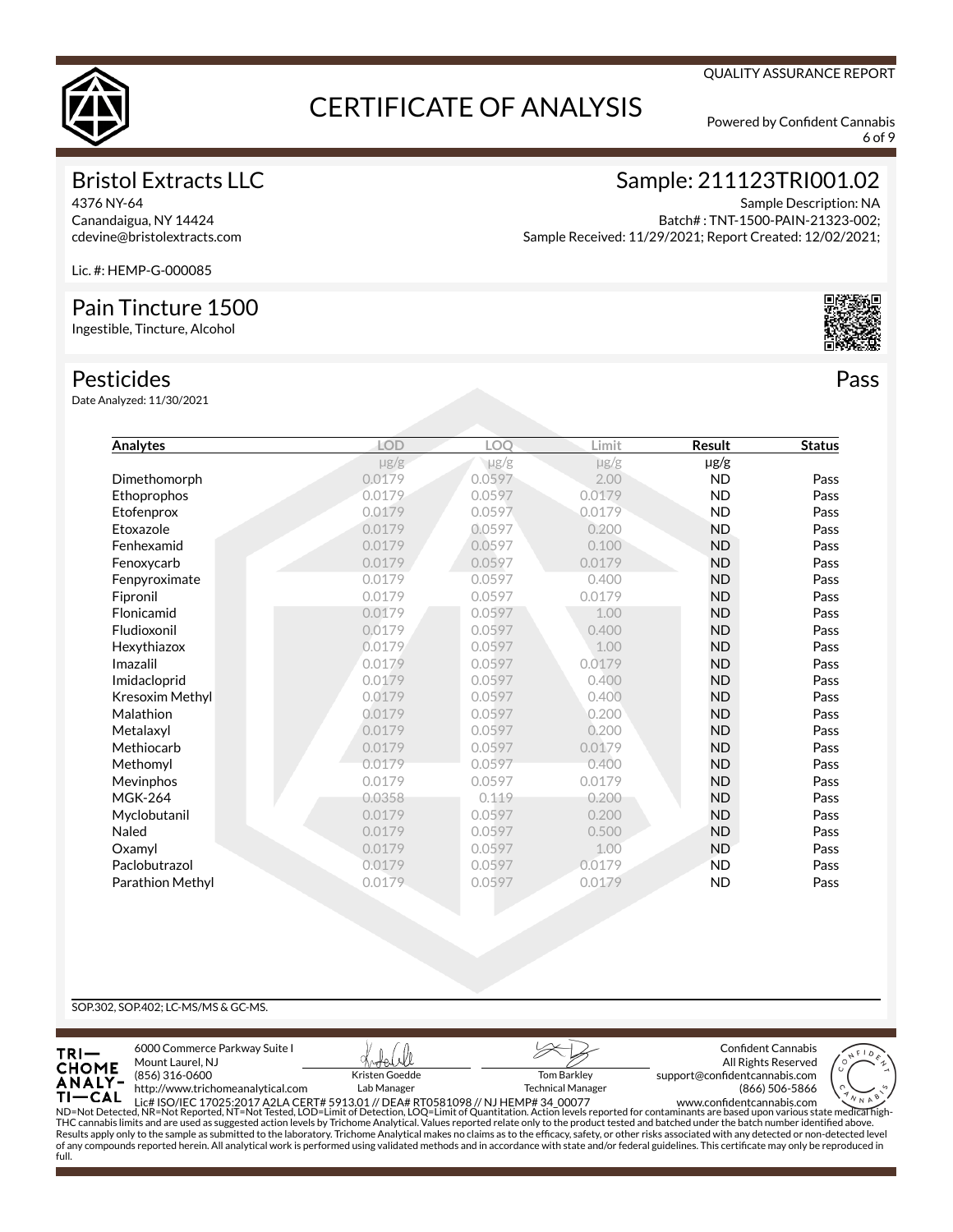

7 of 9

QUALITY ASSURANCE REPORT

## Bristol Extracts LLC

4376 NY-64 Canandaigua, NY 14424 cdevine@bristolextracts.com Sample: 211123TRI001.02

Sample Description: NA Batch# : TNT-1500-PAIN-21323-002; Sample Received: 11/29/2021; Report Created: 12/02/2021;

Lic. #: HEMP-G-000085

### Pain Tincture 1500

Ingestible, Tincture, Alcohol

### Pesticides

Date Analyzed: 11/30/2021

| Analytes                | LOD       | LOO       | Limit     | Result    | <b>Status</b> |
|-------------------------|-----------|-----------|-----------|-----------|---------------|
|                         | $\mu$ g/g | $\mu$ g/g | $\mu$ g/g | $\mu$ g/g |               |
| Pentachloronitrobenzene | 0.0179    | 0.0597    | 0.100     | ND.       | Pass          |
| Permethrins             | 0.0358    | 0.119     | 0.200     | <b>ND</b> | Pass          |
| Phosmet                 | 0.0179    | 0.0597    | 0.200     | <b>ND</b> | Pass          |
| Piperonyl Butoxide      | 0.0179    | 0.0597    | 3.00      | <b>ND</b> | Pass          |
| Prallethrin             | 0.0716    | 0.0597    | 0.200     | <b>ND</b> | Pass          |
| Propiconazole           | 0.0179    | 0.0597    | 0.400     | <b>ND</b> | Pass          |
| Propoxur                | 0.0179    | 0.0597    | 0.0179    | <b>ND</b> | Pass          |
| Pyrethrins              | 0.0716    | 0.239     | 1.00      | <b>ND</b> | Pass          |
| Pyridaben               | 0.0179    | 0.0597    | 0.200     | <b>ND</b> | Pass          |
| Spinetoram              | 0.0179    | 0.0597    | 0.100     | <b>ND</b> | Pass          |
| Spinosad                | 0.0179    | 0.0597    | 0.200     | <b>ND</b> | Pass          |
| Spiromesifen            | 0.0179    | 0.0597    | 0.200     | <b>ND</b> | Pass          |
| Spirotetramat           | 0.0179    | 0.0597    | 0.200     | <b>ND</b> | Pass          |
| Spiroxamine             | 0.0179    | 0.0597    | 0.0179    | <b>ND</b> | Pass          |
| Tebuconazole            | 0.0179    | 0.0597    | 0.400     | <b>ND</b> | Pass          |
| Thiacloprid             | 0.0179    | 0.0597    | 0.0179    | <b>ND</b> | Pass          |
| Thiamethoxam            | 0.0179    | 0.0597    | 0.200     | <b>ND</b> | Pass          |
| Trifloxystrobin         | 0.0179    | 0.0597    | 0.200     | <b>ND</b> | Pass          |

SOP.302, SOP.402; LC-MS/MS & GC-MS.

full.

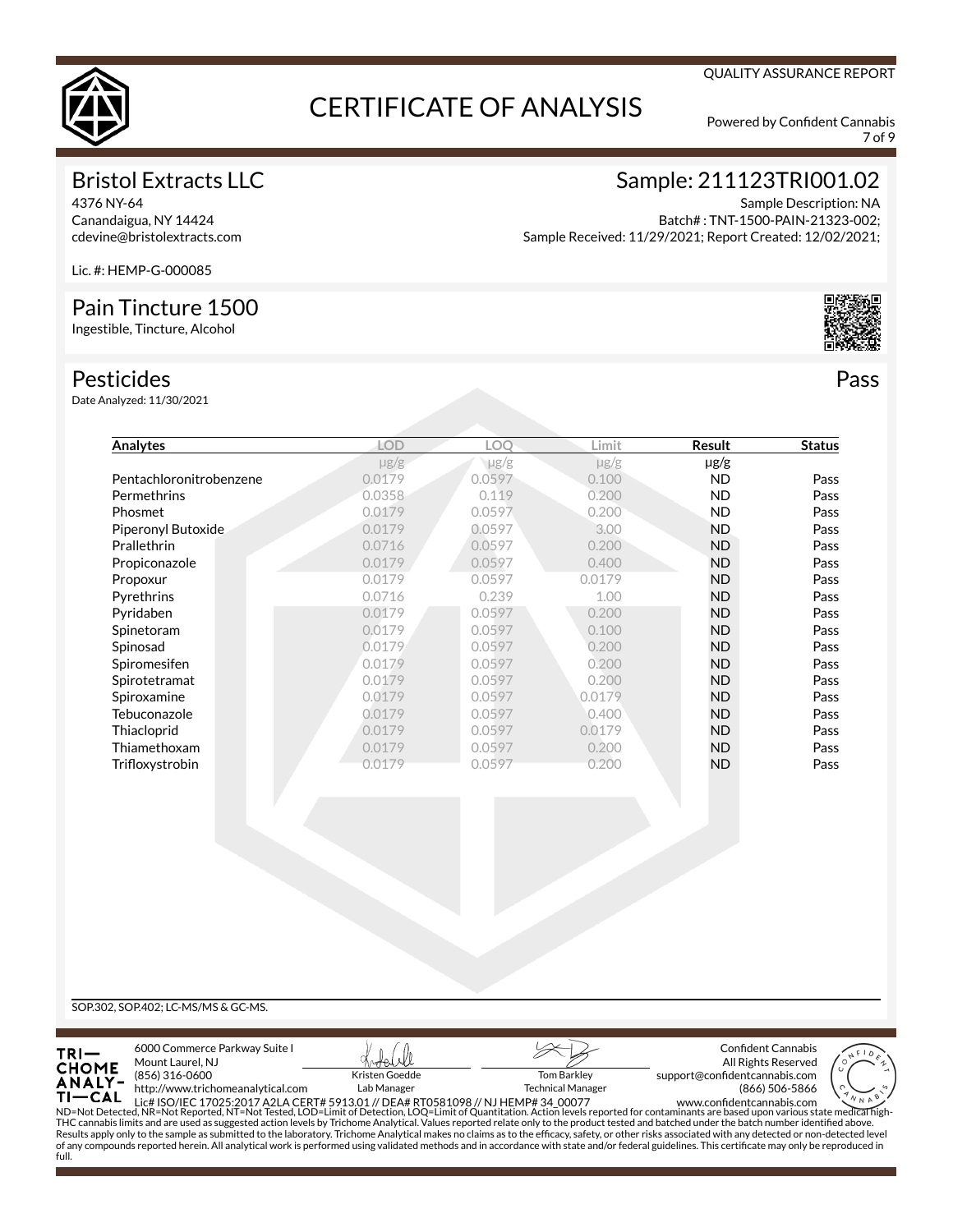

8 of 9

QUALITY ASSURANCE REPORT

## Bristol Extracts LLC

4376 NY-64 Canandaigua, NY 14424 cdevine@bristolextracts.com

Lic. #: HEMP-G-000085

## Sample: 211123TRI001.02

Sample Description: NA Batch# : TNT-1500-PAIN-21323-002; Sample Received: 11/29/2021; Report Created: 12/02/2021;

Pain Tincture 1500 Ingestible, Tincture, Alcohol Foreign Matter Date Analyzed: 11/29/2021 **Pass** Foreign Matter Date Analyzed: 11/29/2021 SOP.706; Microscopy.